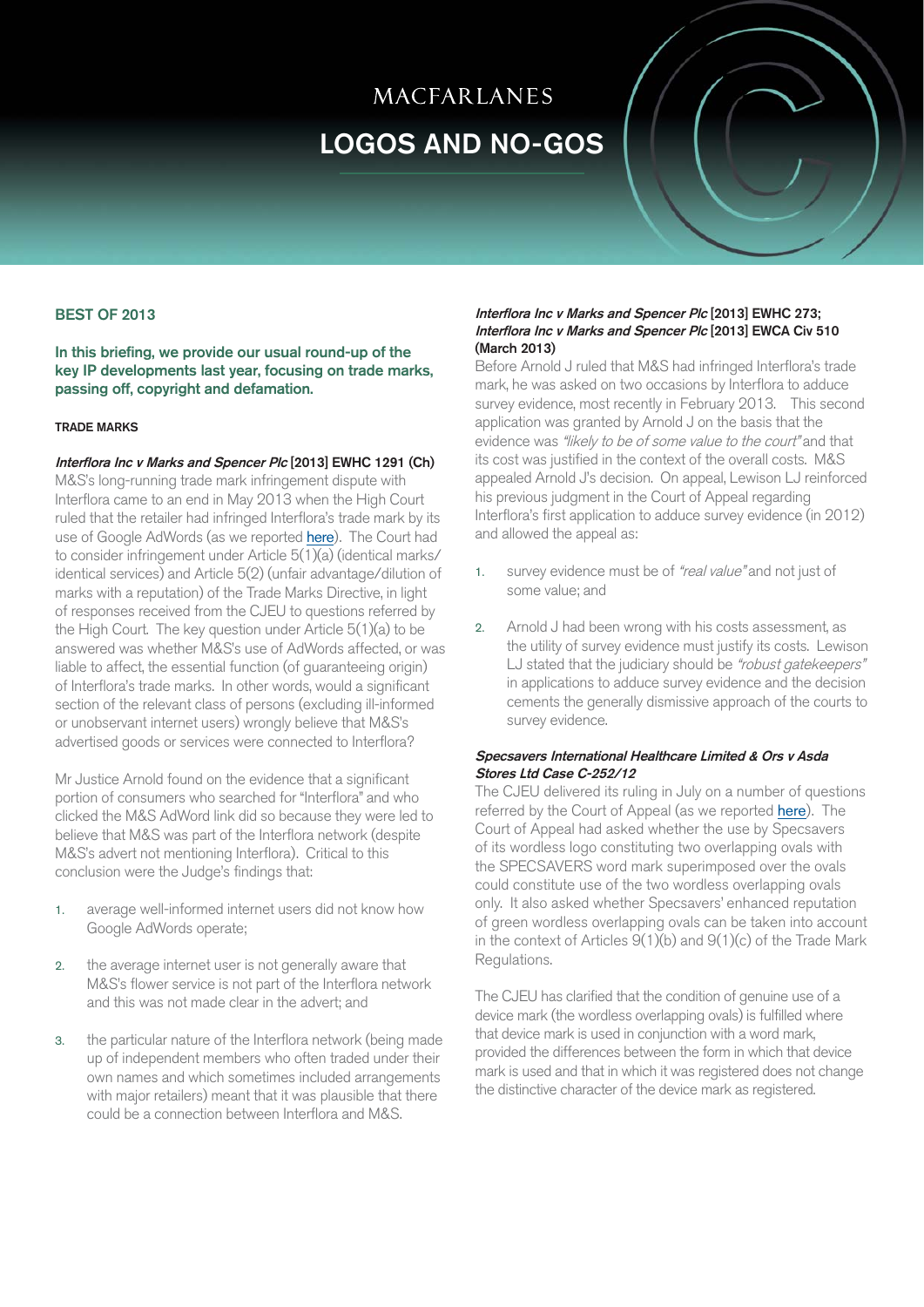Accordingly, where a wordless logo, even when used in conjunction with a word mark, is recognised by consumers as a trade mark in its own right, the addition of the word mark is not deemed to be a significant alteration of its distinctive character – and the trade mark registration for the logo alone can therefore be maintained. Finally, where a trade mark is not registered in colour, but the proprietor has used it extensively in a particular colour, the colour which a third party uses in order to represent a sign alleged to infringe that trade mark is relevant in the global assessment of the likelihood of confusion or unfair advantage.

# Mattel, Inc & Ors v Zynga Inc [2013] EWHC 3348 (Ch)

The High Court held in November that Zynga had not infringed Mattel's SCRABBLE word mark, Scrabble logo or "SCRAMBLE" CTM, nor was there passing off (as we reported [here](http://www.macfarlanes.com/media/752121/logos%20and%20nogos%20-%20high%20court%20teaches%20mattel%20how%20to%20lose%20at%20scrabble%20-%20nov%2013_2.pdf)). Zynga launched an online smartphone game in 2012 called "Scramble with Friends" and/or "Scramble". The game was, by January 2012, in its fifth iteration of the original version created in 2007. Mattel's consumer surveys and expert evidence were of no evidential value to the High Court. Further, Mattel had, for many years, been aware of Zynga's use of the word "Scramble" and were, until early 2012, even negotiating with Zynga for a licence to make physical versions of the Zynga Scramble Game. In the High Court's judgment, therefore, even Mattel did not think that Zynga's activities constituted trade mark infringement.

#### PASSING OFF

# Fenty and others v Arcadia Group and another [2013] EWHC 2310 (Ch)

In 2012, Topshop sold T-shirts displaying an image of Rihanna. Rihanna had not consented to Topshop's use of her image and brought a claim in passing off (as we reported [here](http://www.macfarlanes.com/media/736741/logos%20and%20nogos%20-%20rihanna%20vs%20topshop%20t-shirt%20face%20off2.pdf)). To be successful, Rihanna needed to prove that:

- 1. she had goodwill amongst relevant members of the public;
- 2. there was an actionable misrepresentation (i.e. members of the relevant public were deceived into purchasing the T-shirt under the mistaken belief that Rihanna had endorsed the product); and
- 3. there had been damage to her goodwill.

The case largely turned on the second element; whether Topshop had made a false claim or suggestion of endorsement which was liable to deceive customers. An analysis of the perceptions of the relevant customers and the nature of the market was central.

The Judge held that a group of customers who purchased the T-shirt did so specifically because they believed it was official merchandise that had been endorsed by the singer. This likelihood of deception was made all the more probable as:

- 1. fans would recognise that the image used came from a Rihanna music video;
- 2. they may therefore believe that the T-shirt was part of a marketing campaign for that project; and
- 3. Topshop had stature as a major reputable high street retailer with a history of celebrity collaborations.

Overall, Topshop's actions amounted to a misrepresentation about trade origin and did therefore constitute passing off.

#### **COPYRIGHT**

### Public Relations Consultants Association Limited v The Newspaper Licensing Agency Limited and others [2013] UKSC 19 (a.k.a NLA v Meltwater)

NLA (a public relations association that monitors news coverage for clients) brought copyright infringement proceedings against the Meltwater Group (a provider of a commercial online media monitoring service that creates tailored news reports based on keywords chosen by the client). The key issue involved the question of protected works that were temporarily retained on Meltwater's screen or in the internet cache as an incidental consequence of the client's use of a computer to view the reports. Both the High Court and the Court of Appeal decided in favour of NLA, stating that the making of copies, however temporary, in the end-user's computer in the course of browsing was not exempted by Article 5.1 of the 2001 Copyright Directive (where the copy made is transient or incidental, and an integral and essential part of a technological process) because the copy was generated on the client's own volition.

The Supreme Court overturned the Court of Appeal's decision, holding that end-users of a news monitoring service did not need a licence from the copyright owners to view copyrighted content on a web page as the use was exempted by Article 5.1. However, given the impact that the Supreme Court's decision would have on publishers and news-monitoring services alike, the Supreme Court referred to the CJEU, for a preliminary ruling, the question as to whether the requirements of Article 5.1 of the Copyright Directive are satisfied having regard in particular to the fact that copies may remain in the cache after the browsing session that generated them has ended or until overlaid by other material, and that a screen copy will remain on screen until the browsing session is terminated by the end-user.